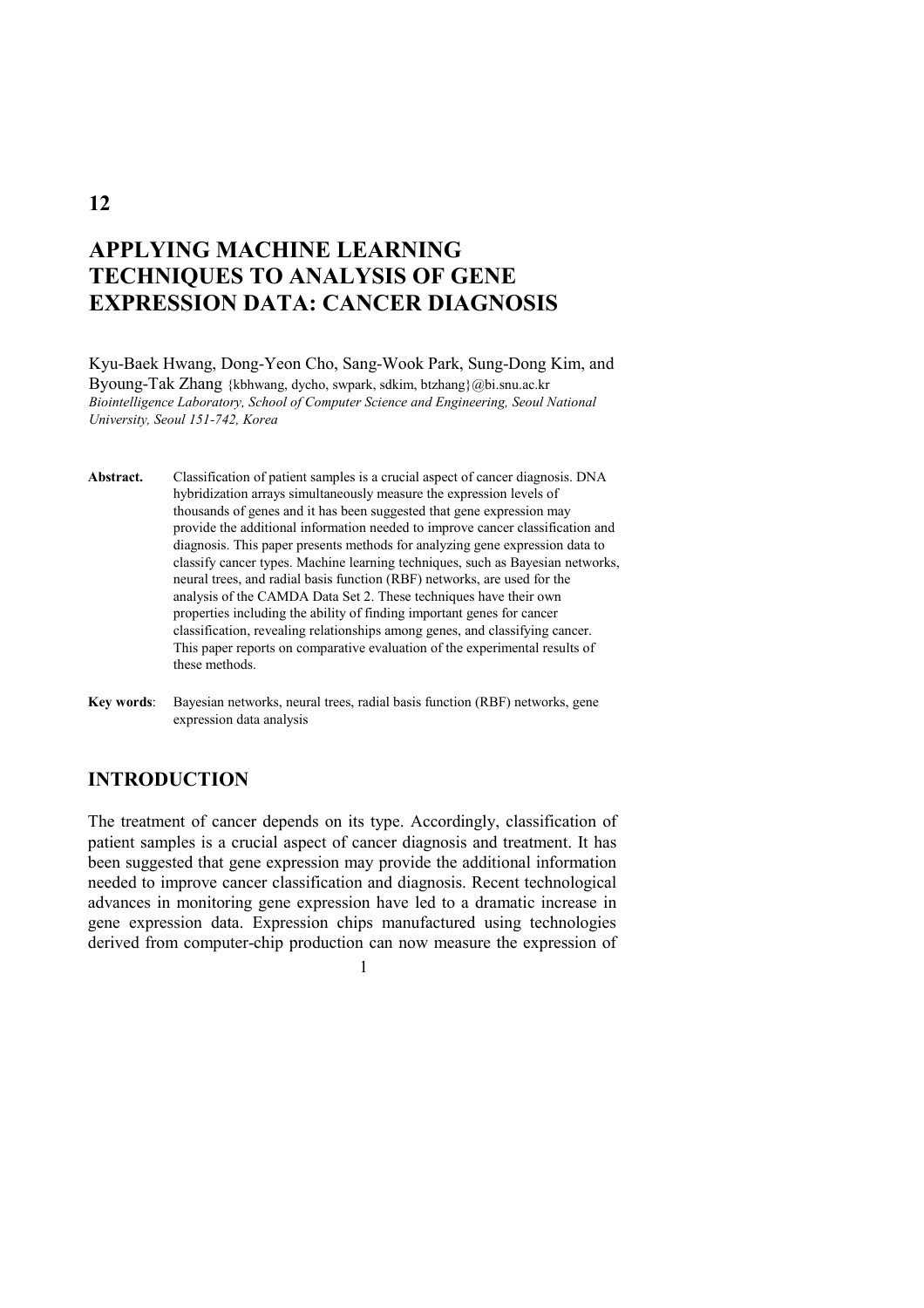thousands of genes simultaneously. A method for performing cancer classification using gene expression data is presented in [Golub et al., 1999] and [Slonim et al., 2000].

In this paper, we present methods for performing classification of patient samples by gene expression data analysis using machine learning techniques. Data-driven prediction must be able to extract essential features from individual examples and to discard unwanted information. Machine learning techniques are known to be excellent at discarding and compacting redundant information. We apply Bayesian networks, neural trees, and radial basis function (RBF) networks to cancer classification based on gene expression data. Among these methods, Bayesian networks are a kind of probabilistic graphical model. Neural trees and RBF networks are extensions of conventional neural networks and useful for regression.

The CAMDA Data Set 2 involves classifying acute leukemias. Acute leukemias can broadly be divided into two classes, acute myeloid leukemia (AML) and acute lymphoblastic leukemia (ALL). The dataset consists of 38 training samples and 34 test samples. Each sample comes from a patient and has 7,129 attributes that correspond to human gene expression levels. From the machine learning point of view, the cancer classification problem is formulated as follows. First, a model is constructed from training samples using a machine learning algorithm. Then, performance of the model is measured by test sample classification.

Our experimental results show that all training samples are classified correctly. The classification accuracy for test samples is also very high though it varies depending on the applied machine learning techniques. In addition to the classification accuracy, compacting redundant gene expression information and the discovery of relationships among genes are important and useful. In this sense, Bayesian networks are very interesting since they have the ability to disclose the probabilistic relationships among genes. Neural trees are also interesting since they can discover important genes for classification automatically, during the evolutionary process of model building.

This paper is organized as follows. The second section describes cancer classification with Bayesian networks and its experimental results. In the third and fourth sections, descriptions of cancer classification with neural trees and radial basis function (RBF) networks and their experimental results are given. Then, we compare and evaluate the experimental results of three machine learning techniques on the cancer classification problem. Conclusion and future work are presented in the last section.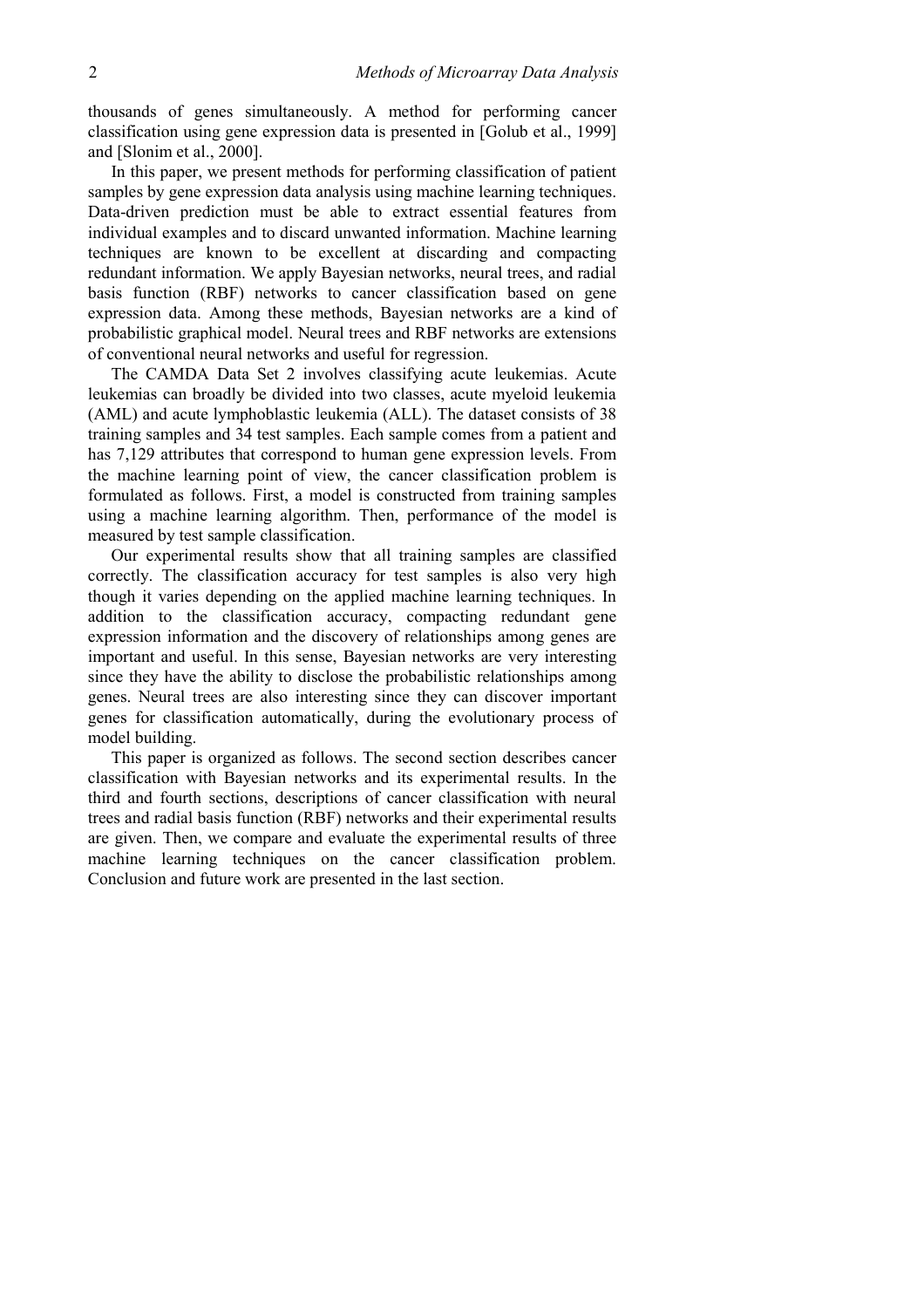### **MINING WITH BAYESIAN NETWORKS**

#### **Bayesian Networks**

The Bayesian network represents the joint probability distribution for a set of random variables efficiently based on the concept of conditional independence. A Bayesian network assumes a form of directed acyclic graph (DAG). Figure 1 shows an example Bayesian network structure. Each node in the graph corresponds to a random variable and each edge represents the probabilistic dependency between variables. A Bayesian network which consists of *n* nodes (variables),  $X = \{X_1, \ldots, X_n\}$ , represents the joint probability distribution as follows:

$$
P(\mathbf{X}) = \prod_{i=1}^{n} P(X_i \mid \mathbf{Pa}_i),
$$
 [1]

where  $\mathbf{Pa}_i$  is the set of parents of  $X_i$  in the network structure.  $P(X_i | \mathbf{Pa}_i)$  is the local probability distribution related to the node *Xi*. The global structure of a Bayesian network encodes the conditional independence relationships among all variables and is called to be the qualitative part. Local probability distributions for all nodes constitute the quantitative part of the Bayesian network.



*Figure 1.* The directed acyclic graph (DAG) structure of an example Bayesian network that consists of four variables (nodes) *A*, *B*, *C*, and *D*. The joint probability distribution for these variables is represented as  $P(A, B, C, D) = P(A)P(B|A)P(C|A, B)P(D|A, B, C)$  by the general chain rule. The network structure encodes the conditional independencies, such as  $(A \perp B)$ , (*C*⊥*B*|*A*), and (*C*⊥*D*|*A*, *B*) ((*X*⊥*Y*|*Z*) denotes that *X* and *Y* are independent given *Z*). Using these conditional independencies, the joint probability distribution can be represented more compactly as  $P(A, B, C, D) = P(A)P(B)P(C|A)P(D|A, B)$ .

Because a Bayesian network encodes the joint probability distribution for a set of variables, the conditional probability of any interesting variable given observations of some of the other variables can be inferred efficiently. Therefore, once the Bayesian network whose nodes represent gene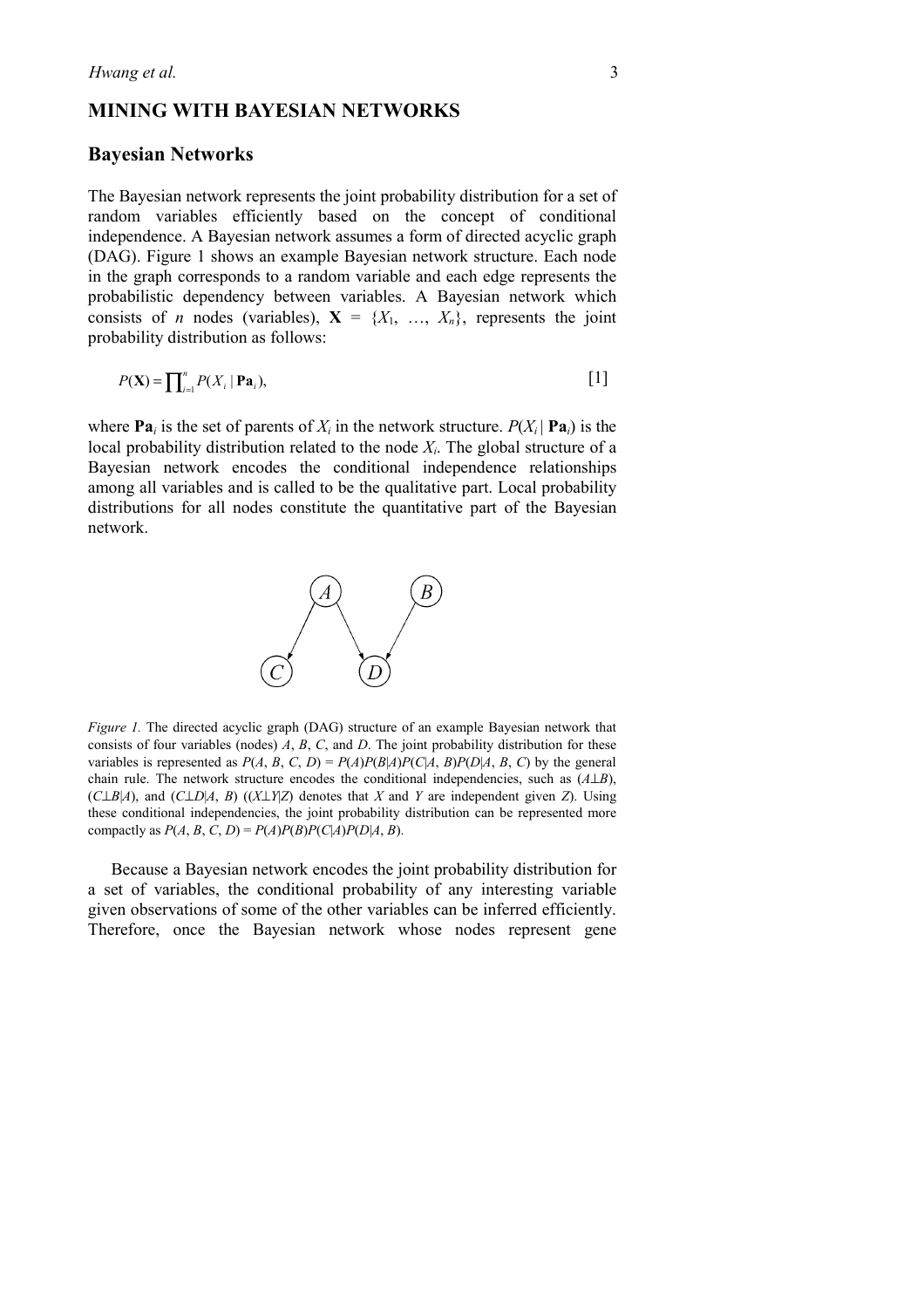expression levels and the cancer class label is constructed from the gene expression data, the probability of the cancer class label given some gene expression levels for a new sample can be inferred. This is the Bayesian network classifier. [Jensen, 1996] and [Pearl, 1988] present efficient inference algorithms exploiting the structure of Bayesian networks. In addition to the classification, the edges in the Bayesian network structure denote the possibilities of causal relationships between variables.

Learning Bayesian networks from data is generally NP-hard [Chickering, 1996]. So, heuristic search algorithms, such as greedy search, greedy search with restart, and simulated annealing are used [Friedman and Goldszmidt, 1999].

# **Applying Bayesian Networks to the Cancer Classification Problem**

In the analysis of CAMDA Data Set 2, each gene is regarded as a random variable. Thus, each gene corresponds to a node in a Bayesian network. There is an additional node for the leukemia class label (ALL or AML). The procedure of constructing a Bayesian network classifier for acute leukemias is as follows.

A node *Xi* in the Bayesian network has its local probability distribution  $P(X_i | \mathbf{Pa}_i)$  and the local probability distribution model should be determined. In general, the unrestricted multinomial distribution model and the linear regression model are used for the local probability distribution of Bayesian networks. In this paper, the unrestricted multinomial distribution model is used. This model is very expressive. Also, learning algorithms and inference algorithms for the Bayesian network that has the unrestricted multinomial distribution, are established well. Dirichlet distribution is used for the parameters of the unrestricted multinomial distribution [Heckerman, 1996]. Gene expression levels are numerical values and must be discretized for the unrestricted multinomial distribution. In our experiments, all gene expression levels are transformed into two values, that is, 0 (underexpressed) and 1 (over-expressed). Only two gene expression levels are used because of the small size of the training dataset. There are only 38 training samples and the inevitable data sparseness problem can be smoothed by the small number of discretization levels. There are several discretization methods [Dougherty et al., 1995] and the following method was used. Each gene expression level was divided into under-expressed (0) and overexpressed (1) on the basis of its mean expression level across the training samples.

There are 7,129 genes and this number is too large to be applied directly to a general Bayesian network learning algorithm. Moreover, the small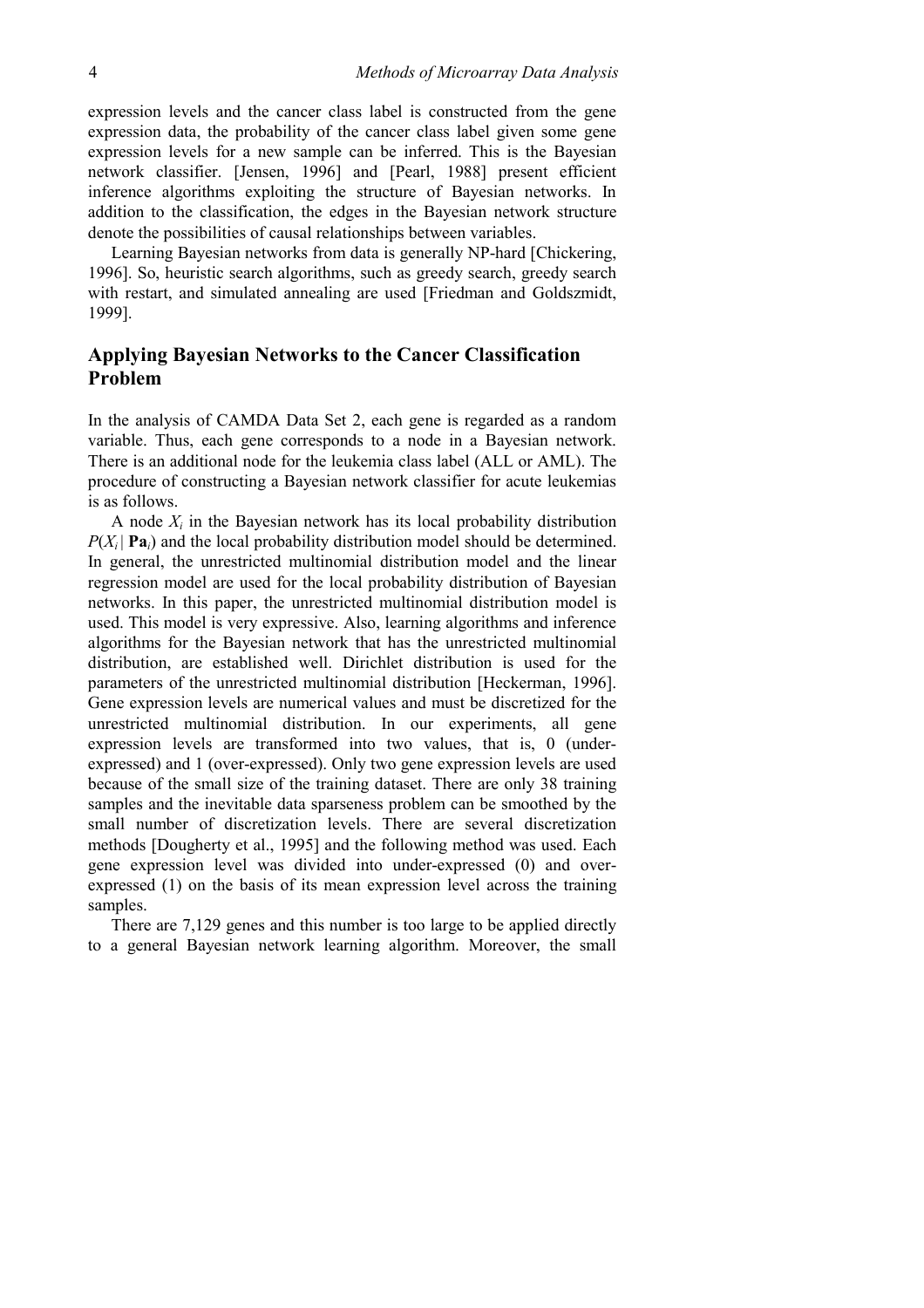number of training samples available makes the quantitative part (local probability distributions) of the learned Bayesian networks unreliable. In order to learn a reliable Bayesian network from such a small dataset, an appropriate number of genes that are significantly correlated to the cancer classification should be selected. To accomplish this from only 38 training samples, we selected four genes that are significantly correlated to the leukemia class. First, the mutual information value between the leukemia class label and each gene was used to select genes. The mutual information  $I(X;Y)$  measures the amount of information that a random variable  $X$  contains about another random variable *Y* [Cover and Thomas, 1991] and is calculated as

$$
I(X;Y) = \sum_{x,y} p(x,y) \log \frac{p(x,y)}{p(x)p(y)}.
$$
 [2]

Here,  $p(.)$  denotes the empirical probability estimated from the training dataset and  $\Sigma$  represents the summation over the entire configurations of X and *Y*. But, the selected four genes with high mutual information values were all highly expressed only in AML and the Bayesian network which consists of these genes showed poor classification performance.

So, two genes were selected from the genes that are highly expressed in ALL and another two genes were selected from the genes that are highly expressed in AML. For this, *P*-metric in [Slonim et al., 2000] was used as well. *P*-metric is defined as follows:

$$
P(g,c) = \frac{\mu_1 - \mu_2}{\sigma_1 + \sigma_2},\tag{3}
$$

where *c* is the class vector and *g* is the expression vector.  $\mu_1$  and  $\mu_2$  are within-class mean expression levels in class 1 and class 2, respectively.  $\sigma_1$ and  $\sigma_2$  are standard deviations of expression levels within class 1 and 2, respectively. Table 1 shows four selected genes and their mutual information values and *P*-metric values.

With the selected four genes in Table 1, a Bayesian network was constructed from the training data. The Bayesian network learning procedure consists of two parts. The first part is for structural learning. This part consists of searching for the network structure that best fits the training data. To formalize the goodness of fit of a network structure with respect to the training data, some scoring metric can be used.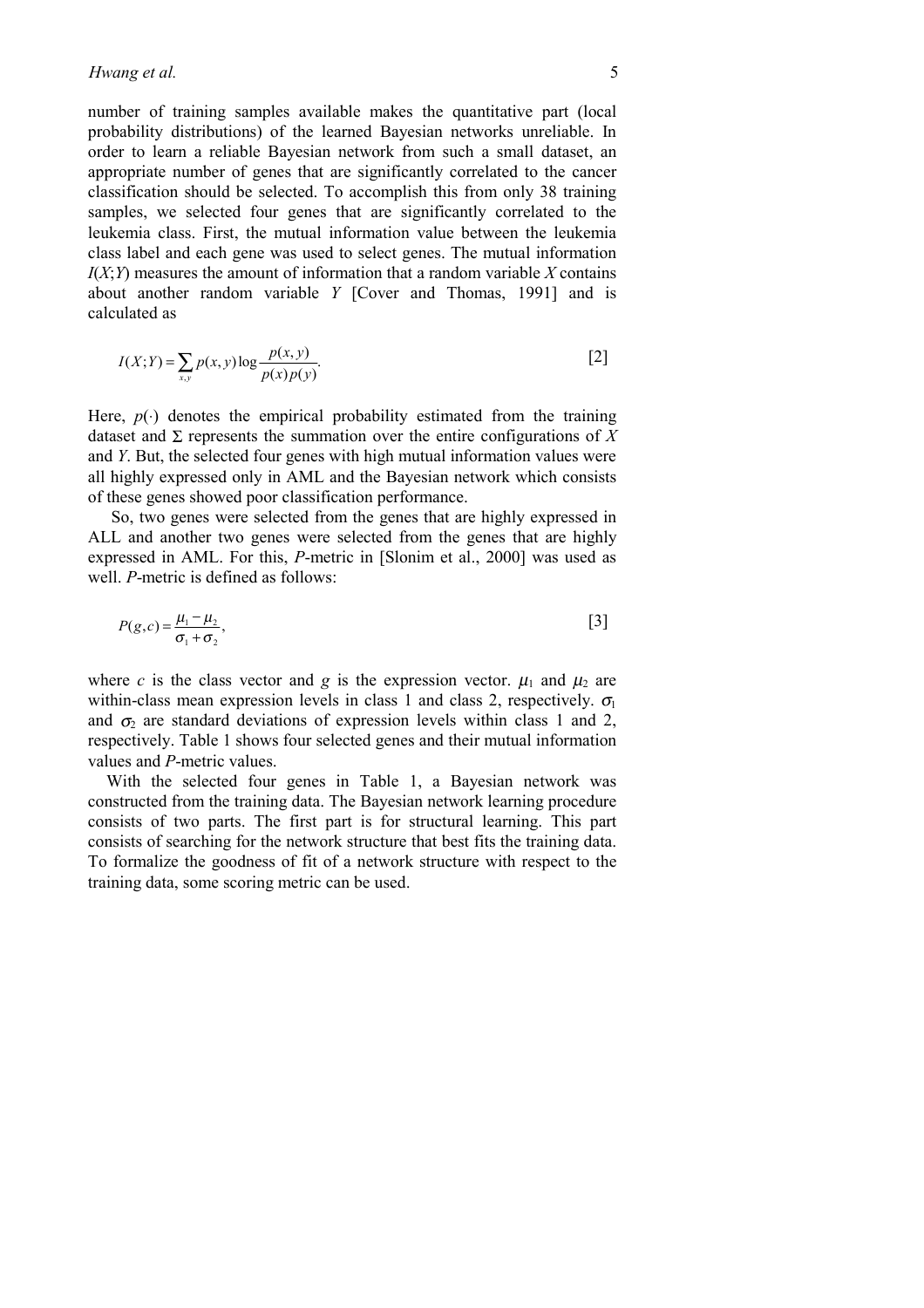|                               | Gene description                                                                                                            | <b>GenBank</b><br>accession number | MI value | P-metric<br>value |
|-------------------------------|-----------------------------------------------------------------------------------------------------------------------------|------------------------------------|----------|-------------------|
| Highly<br>expressed<br>in ALL | C-myb gene extracted<br>from Human (c-myb)<br>gene, complete primary<br>cds, and five complete<br>alternatively spliced cds | U22376 cds2                        | 0.37707  | 1.33931           |
|                               | MB-1 gene                                                                                                                   | U05259 rna1                        | 0.31631  | 1.10318           |
| Highly                        | Zyxin                                                                                                                       | X95735                             | 0.70425  | $-1.40577$        |
| expressed<br>in AML           | Leukotriene C4<br>synthase (LTC4S) gene                                                                                     | U50136 rna1                        | 0.50185  | $-1.421708$       |

*Table 1.* Four selected genes based on the mutual information value and the *P*-metric value. The GenBank accession number is from http://www.genome.wi.mit.edu/MPR/genes-onhu6800.html.

There are several such scoring metrics and they are known to be asymptotically the same. Among them, the BD (Bayesian Dirichlet) metric [Heckerman et al., 1995] was used in the experiments. This metric is defined as follows:

$$
p(D,B) = p(B) \cdot \prod_{i=1}^{n} \prod_{j=1}^{q_i} \frac{\Gamma(\alpha_{ij})}{\Gamma(\alpha_{ij} + N_{ij})} \prod_{k=1}^{r_i} \frac{\Gamma(\alpha_{ijk} + N_{ijk})}{\Gamma(\alpha_{ijk})},
$$
 [4]

where  $D$  is the training data and  $B$  is a network structure,  $n$  is the number of nodes,  $q_i$  is the number of possible configurations of parents of node  $i$ , and  $r_i$ is the number of possible values of node *i*.  $\alpha_{ijk}$  is the Dirichlet prior and encodes the prior knowledge about the domain. Uninformative prior value in [Heckerman et al., 1995],  $\alpha_{ijk} = 1$ , was used in the experiments.  $N_{ijk}$  is the number of cases in the training data  $D$  that node *i* has its  $k^{\text{th}}$  value and its parents have their  $j^{\text{th}}$  configuration.  $\alpha_{ij}$  and  $N_{ij}$  are calculated as

$$
\alpha_{ij} \equiv \sum_{k=1}^{r_i} \alpha_{ijk} \qquad N_{ij} \equiv \sum_{k=1}^{r_i} N_{ijk}.
$$

 $p(B)$  is the prior score for the network structure *B* and the same value was assigned for all the structures.  $\Gamma(\cdot)$  is the gamma function which satisfies  $\Gamma(x)$  $+ 1$ ) = *x* $\Gamma(x)$  and  $\Gamma(1) = 1$ . In general, the search space for the structural learning is extremely large. For a Bayesian network with *n* variables, the size of the search space is about  $n! \times 2^{n(n-1)/2}$ . However, the Bayesian network in our experiments has only five nodes (four nodes for gene expression levels and one node for the leukemia class) and it is possible to find out the best structure in the entire search space. We also restricted the number of parents of each node to be less than three in the structural search procedure to get reliable local probability distributions with such a small dataset.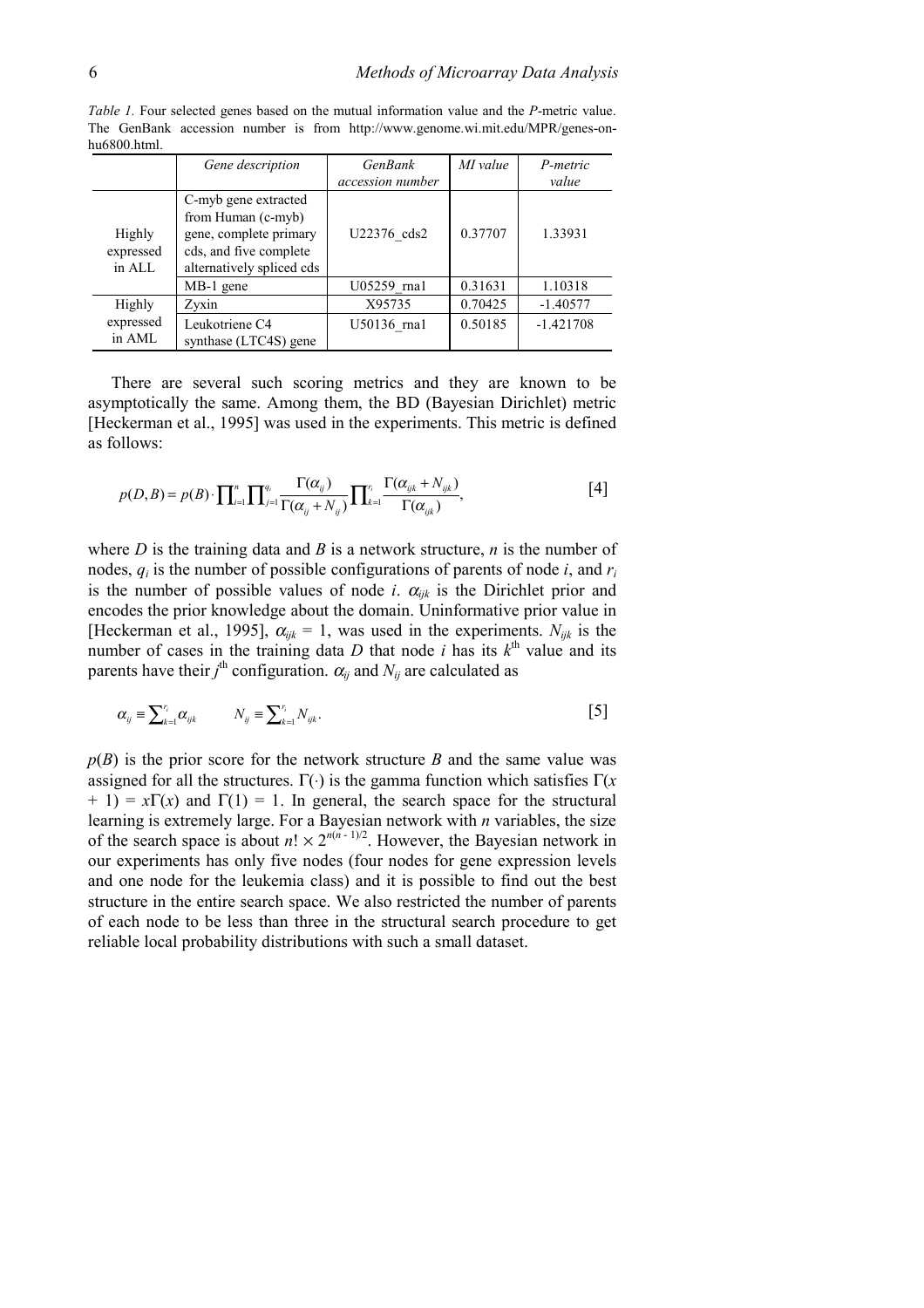The second part of Bayesian network learning is parametric learning for the local probability distributions. With Dirichlet distribution for the parameters of the unrestricted multinomial distribution, the parametric learning is resolved by a simple calculation [Heckerman, 1996]. Figure 2 is the best Bayesian network structure containing the four genes shown in Table 1. It takes a few minutes to construct this Bayesian network on a Pentium II machine.



*Figure 2.* The Bayesian network structure with four genes shown in Table 1. An edge in the Bayesian network represents the probabilistic dependency between the child node and its parent node. This indicates the possibility of causal relationships between the child and parent. The local probability distribution for each node is not shown here.

To classify the cancer, the conditional probability *P*(Leukemia class | Cmyb, MB-1, Zyxin, LTC4S) is inferred from the Bayesian network shown in Figure 2. The probability of 0.5 is regarded as misclassification.

#### **Experimental Results for Bayesian Networks**

The Bayesian network in Figure 2 correctly classifies all training samples and misclassifies only two test samples. The misclassified two samples in the test dataset are the  $66<sup>th</sup>$  and  $67<sup>th</sup>$  samples. Also, the network structure represents the probabilistic relationships among the four genes and the leukemia class. In Figure 2, an edge denotes the direct probabilistic dependency between the child node and its parent node. For example, "Leukemia class" depends on "Zyxin" probabilistically and vice versa. In addition, this probabilistic dependency indicates the possibility of causal dependency. It is useful to analyze gene expression patterns by Bayesian network learning to facilitate causal analysis.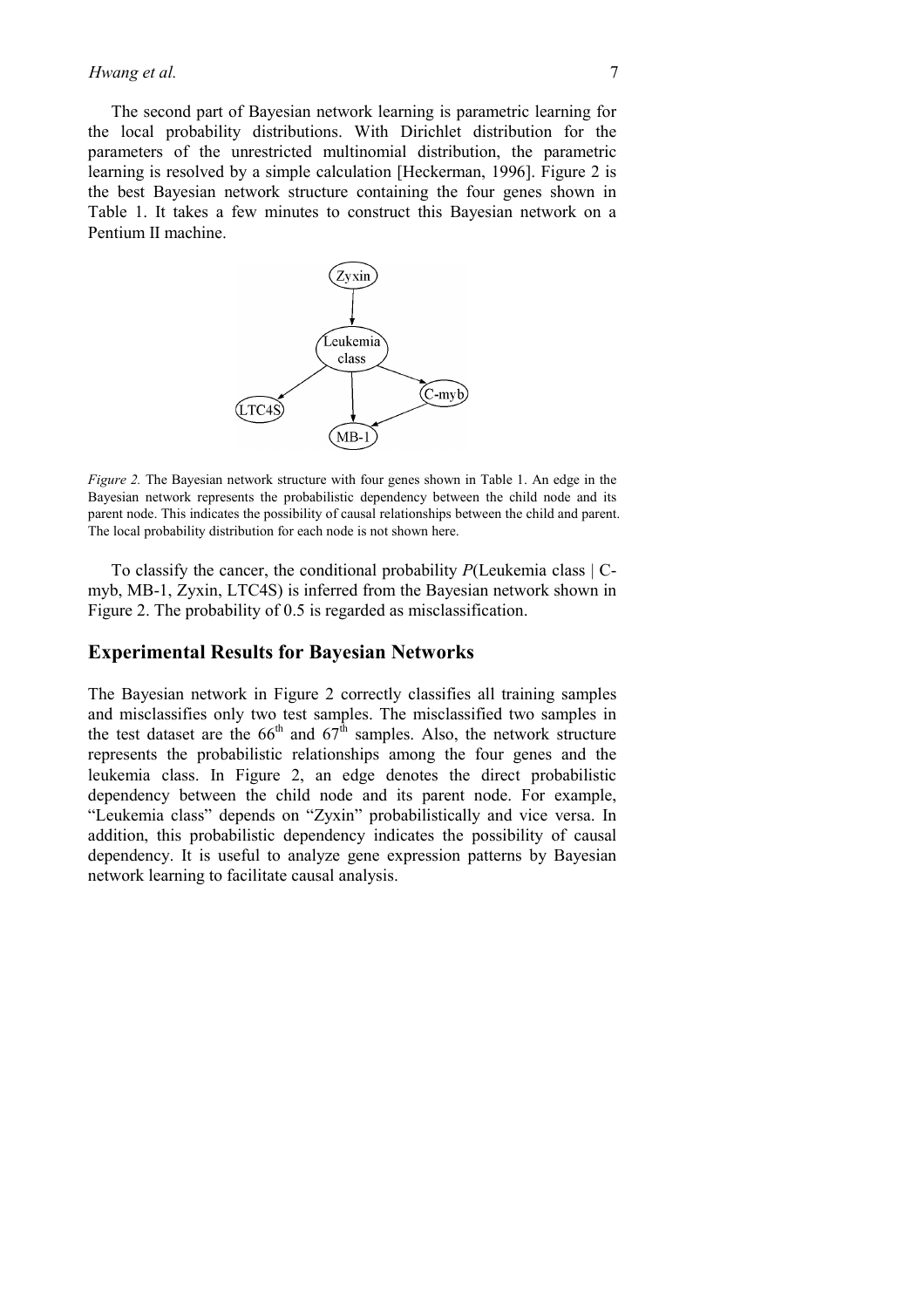#### **MINING WITH NEURAL TREES**

## **Neural Trees**

Neural tree models [Zhang, 1994] represent multilayer feedforward neural networks as tree structures. They have heterogeneous neuron types in a single network, and the connectivity of the neurons is irregular and sparse [Zhang et al., 1997]. There are two types of neurons used in typical neural trees. One is the  $\Sigma$  neuron that computes the weighted sum of inputs. The other is the Π neuron that computes the product of weighted inputs. A neural tree approximates the functional relationship between inputs and outputs by its structure and weights. The advantage of neural trees over conventional neural networks is their flexibility. Neural trees can represent more complex relationships than neural networks and permit structural learning and automatic feature selection. Figure 3 is an example neural tree. In this figure,  $x_i$  is the value of the *i*<sup>th</sup> input node and  $w_{ij}$  is the connection weight to node *i* from its  $j^{\text{th}}$  input.



*Figure 3.* An example neural tree. This neural tree has four input variables  $(x_1, x_2, x_3, x_4)$ . The terminal nodes denote input nodes. Note that some input nodes appear more than twice.  $w_{ij}$  is the synaptic weight to node *i* from its  $j<sup>th</sup>$  input and  $+1$  is the bias to the neuron. Non-terminal nodes represent Σ neurons and Π neurons and the top-level circular node (node 1) denotes the output of the neural tree.

Evolutionary algorithms such as genetic programming can be used to find the appropriate structure and weights of neural trees. The Bayesian evolutionary algorithm (BEA) [Zhang and Cho, 2001] was used in the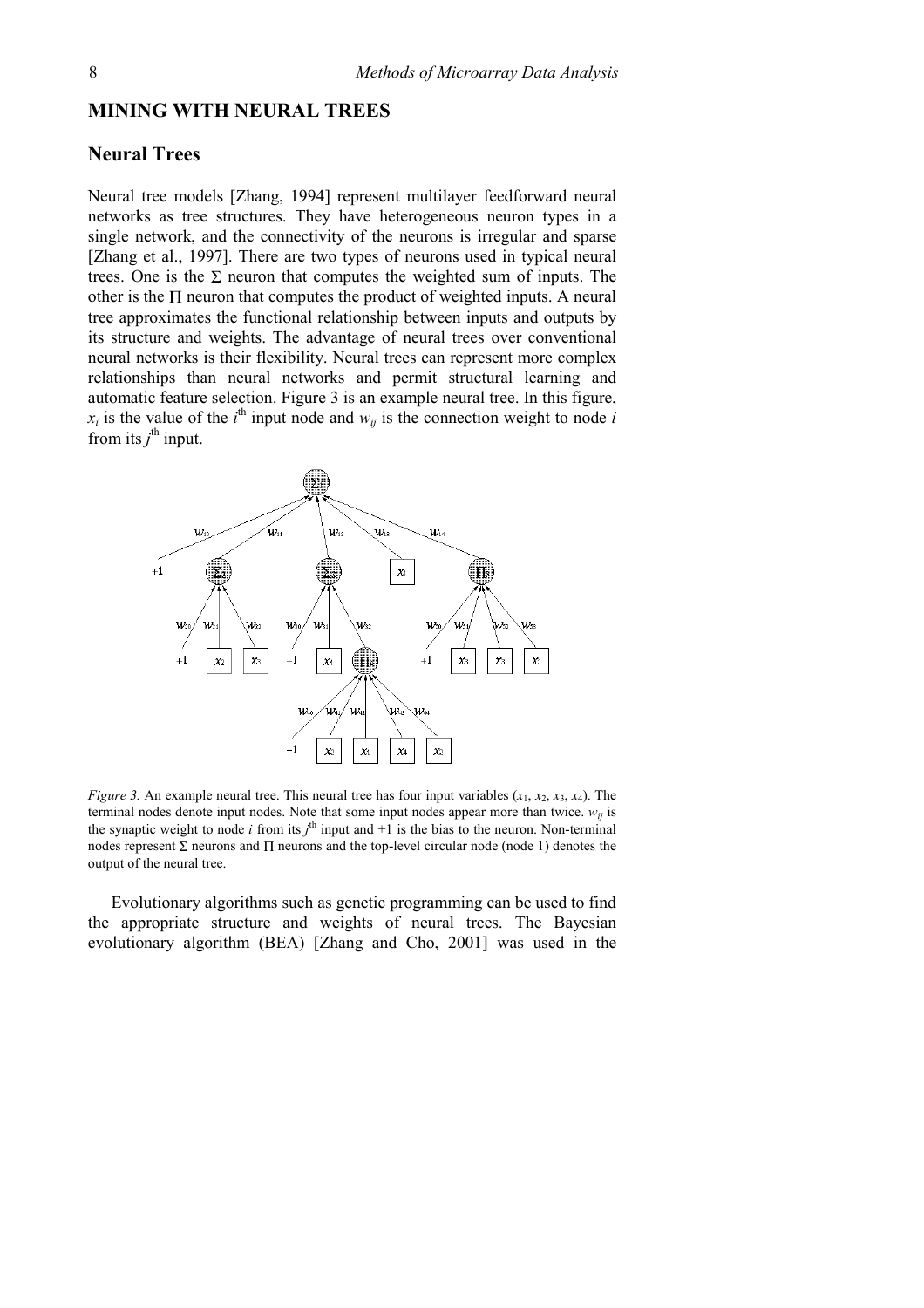experiments. BEA allows the background knowledge about the given data, which is represented by the prior probability, to be incorporated in the evolutionary procedure. Thus a local search can be performed more effectively without overfitting neural trees to the training data.

## **Applying Neural Trees to the Cancer Classification Problem**

All gene expression levels are fed to the neural tree as input. The output of the neural tree corresponds to the leukemia class label (ALL or AML). Through a structural learning process, essential genes for cancer classification are included into the neural tree and less important genes are weeded out automatically. Moreover, contrary to the Bayesian network, there is no need to discretize the inputs for neural trees. In many cases, discretization reduces information contained in the original data. In neural tree learning, all gene expression levels were linearly scaled into the interval [0.01, 0.99]. For the output value of neural tree learning, ALL was set to 0.01 and AML was set to 0.99.

The Bayesian evolutionary algorithm (BEA) [Zhang and Cho, 2001] was used to construct neural trees from training samples. It took about 10 hours to learn a neural tree from training data on a Pentium II machine.

### **Experimental Results for Neural Trees**

Ten neural trees were constructed by BEA and their performance is summarized in Table 2. Because the evolutionary process for neural tree learning is a probabilistic search, the learned neural trees can be different from each other. Experimental results show that training samples can always be separated into two classes perfectly. Test samples are also separated well with only one misclassification for the best case although the average number of misclassified test samples is about 5. The only misclassified sample in the best case was the  $66<sup>th</sup>$  sample.

The best model found in the second run uses just 16 genes among 7,129 genes to classify cancer types. The other genes were automatically weeded out through the evolutionary process used in neural tree learning. Table 3 shows these 16 genes. Among the 16 genes, only "Zyxin" and "GB DEF = Homeodomain protein HoxA9 mRNA" were found by other gene selection methods ([Golub et al., 1999] and [Slonim et al., 2000]).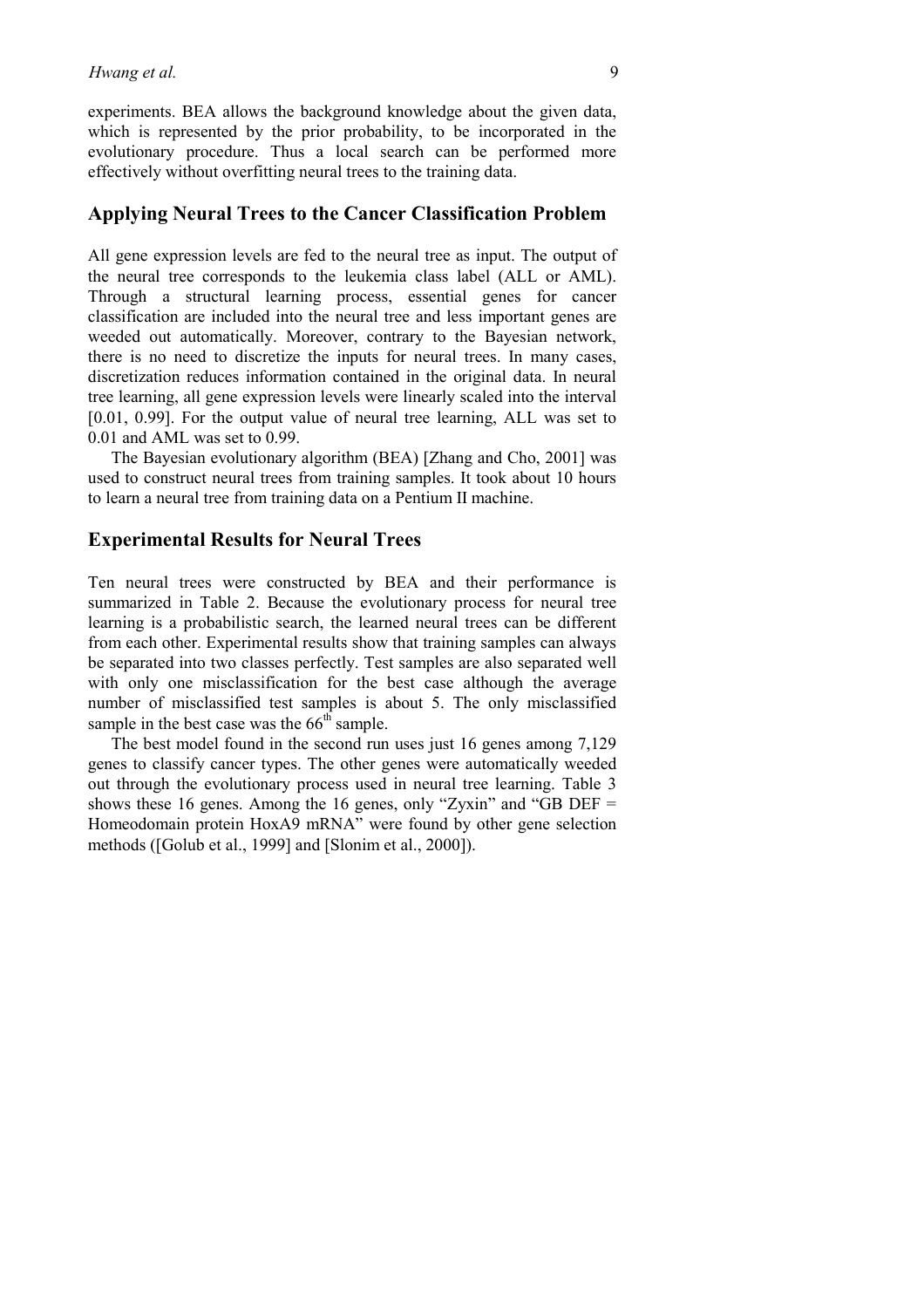*Table 2.* Prediction accuracy of neural trees. Training error is the regression error and nearly zero in all cases. The neural tree found in the second run shows the best classification performance on the test dataset.

| Run     | Training error | Test error |
|---------|----------------|------------|
|         | 5.09E-04       | 5/34       |
| 2       | 4.53E-04       | 1/34       |
| 3       | 4.84E-04       | 9/34       |
| 4       | 8.13E-04       | 5/34       |
| 5       | 4.37E-04       | 8/34       |
| 6       | 6.35E-04       | 2/34       |
| 7       | 5.40E-04       | 4/34       |
| 8       | 4.83E-04       | 8/34       |
| 9       | 5.69E-04       | 2/34       |
| 10      | 7.43E-04       | 5/34       |
| Average | 5.67E-04       | 4.9/34     |

*Table 3.* The 16 genes found by the best neural tree. Only "Zyxin" and "GB DEF = Homeodomain protein HoxA9 mRNA" are also found by other gene selection methods. With these 16 gene expression levels, the neural tree classifies all the training samples correctly and misclassifies only one test sample. The GenBank accession number in parentheses is from http://www.genome.wi.mit.edu/MPR/genes-on-hu6800.html.

| Type I keratin, hHa5 (X90763)          | $Z$ yxin $(X95735)$                     |
|----------------------------------------|-----------------------------------------|
| <b>GB DEF</b> = Homeodomain protein    | MST1R Protein-tyrosine kinase RON       |
| HoxA9 mRNA (U82759)                    | (X70040)                                |
| Fibroblast Growth Factor Receptor K-   | Clone 23803 mRNA, partial cds (U79298)  |
| Sam, Alt. Splice 1 (HG3432-HT3618)     |                                         |
| PROBABLE UBIOUITIN                     | MYL1 Myosin light chain (alkali)        |
| CARBOXYL-TERMINAL                      | (M31211)                                |
| HYDROLASE (D29956)                     |                                         |
| <b>LEUKOCYTE ELASTASE</b>              | Nuclear Factor Nf-Il6 (HG3494-HT3688)   |
| INHIBITOR (M93056)                     |                                         |
| GB DEF = $Cdc5$ , partial cds (D85423) | KIAA0159 gene (D63880)                  |
| LTB4H Leukotriene B4 omega             | ATP6A1 ATPase, H+ transporting,         |
| hydroxylase (cytochrome P450,          | lysosomal (vacuolar proton pump), alpha |
| subfamily IVF) $(D12620)$              | polypeptide, 70kD, isoform 1 (L09235)   |
| RING protein (Y07828)                  | VIL2 Villin 2 (ezrin) $(X51521)$        |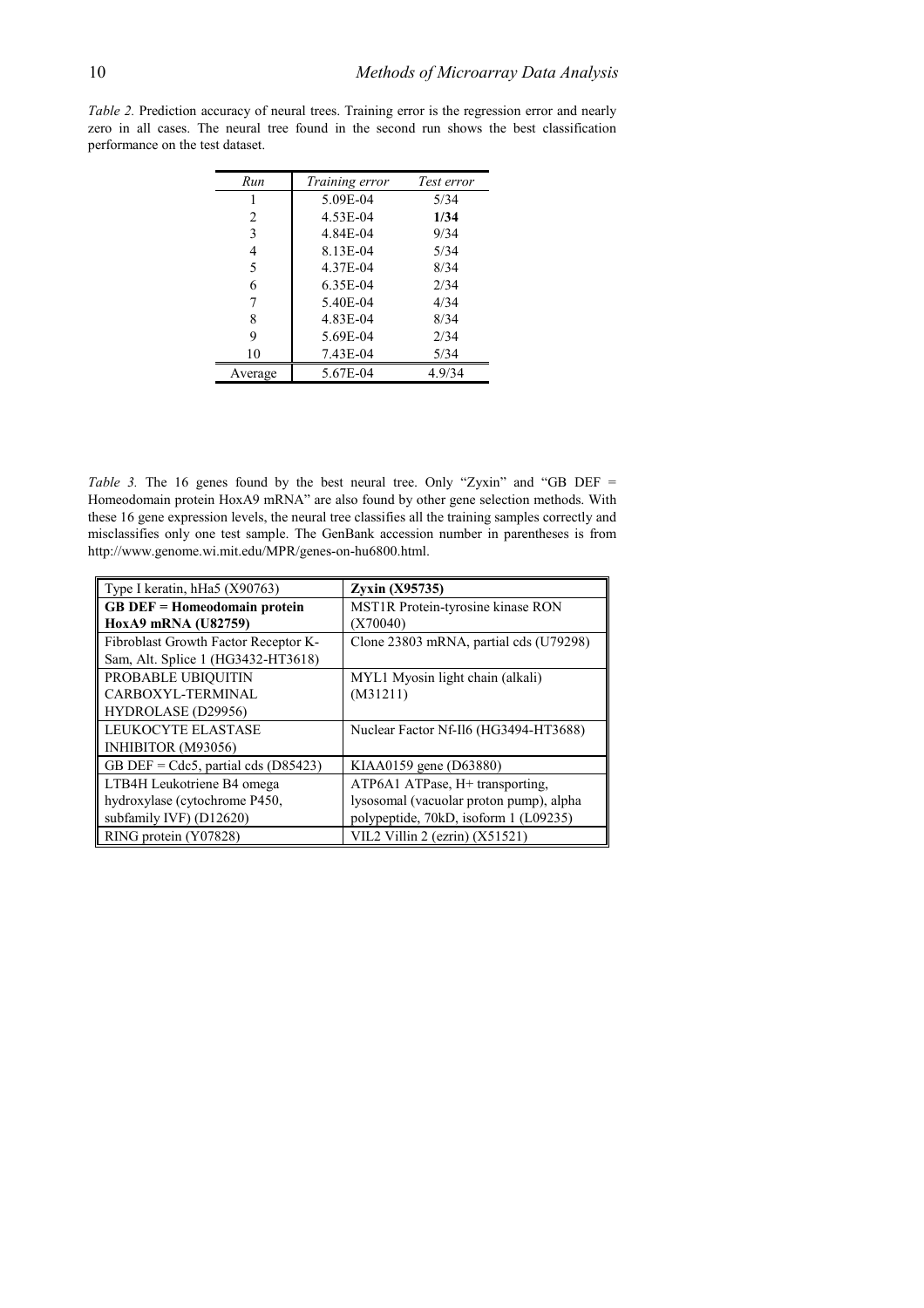# **MINING WITH RADIAL BASIS FUNCTION (RBF) NETWORKS**

#### **RBF Networks**

Radial basis function (RBF) networks have a similar structure to that of neural networks, but their hidden neurons contain RBFs, a statistical transformation based on a Gaussian distribution. Figure 4 represents an RBF network structure. In Figure 4,  $x_i$  is the  $i^{\text{th}}$  input node and  $z_i$  is the  $i^{\text{th}}$  hidden node whose output value is computed as

$$
z_i = \exp\left(-\frac{\left\|\mathbf{c}_i - \mathbf{x}\right\|^2}{w_i^2}\right)
$$
 [6]

Here,  $\mathbf{c}_i$  is the *m*-dimensional center of  $z_i$ ,  $w_i$  is the width of  $z_i$ , and **x** is the *m*dimensional input vector fed to *zi*. *y* is the output of an RBF network and computed by the following equation:

$$
y = \sum h_i z_i + h_0. \tag{7}
$$

RBF networks are useful for local approximations to nonlinear inputoutput mapping [Haykin, 1999]. The resource-allocating network (RAN) algorithm [Platt, 1991] has been used for learning the RBF network and the appropriate number of hidden neurons is automatically determined through the learning process in this algorithm. In our experiments, the active RAN algorithm, the modified version of the RAN algorithm for the active learning scheme was used [Park and Zhang, 2000].

## **Applying RBF Networks to the Cancer Classification Problem**

An appropriate number of genes are selected based on the *P*-metric [Slonim et al., 2000] and mutual information values. And then, these gene expression levels are fed into the RBF network as input. Similar to the case of neural tree learning, all input gene expression levels were linearly scaled into the interval [0, 1]. The output value of an RBF network corresponds to the leukemia class label and was set to 0 for ALL and 1 for AML.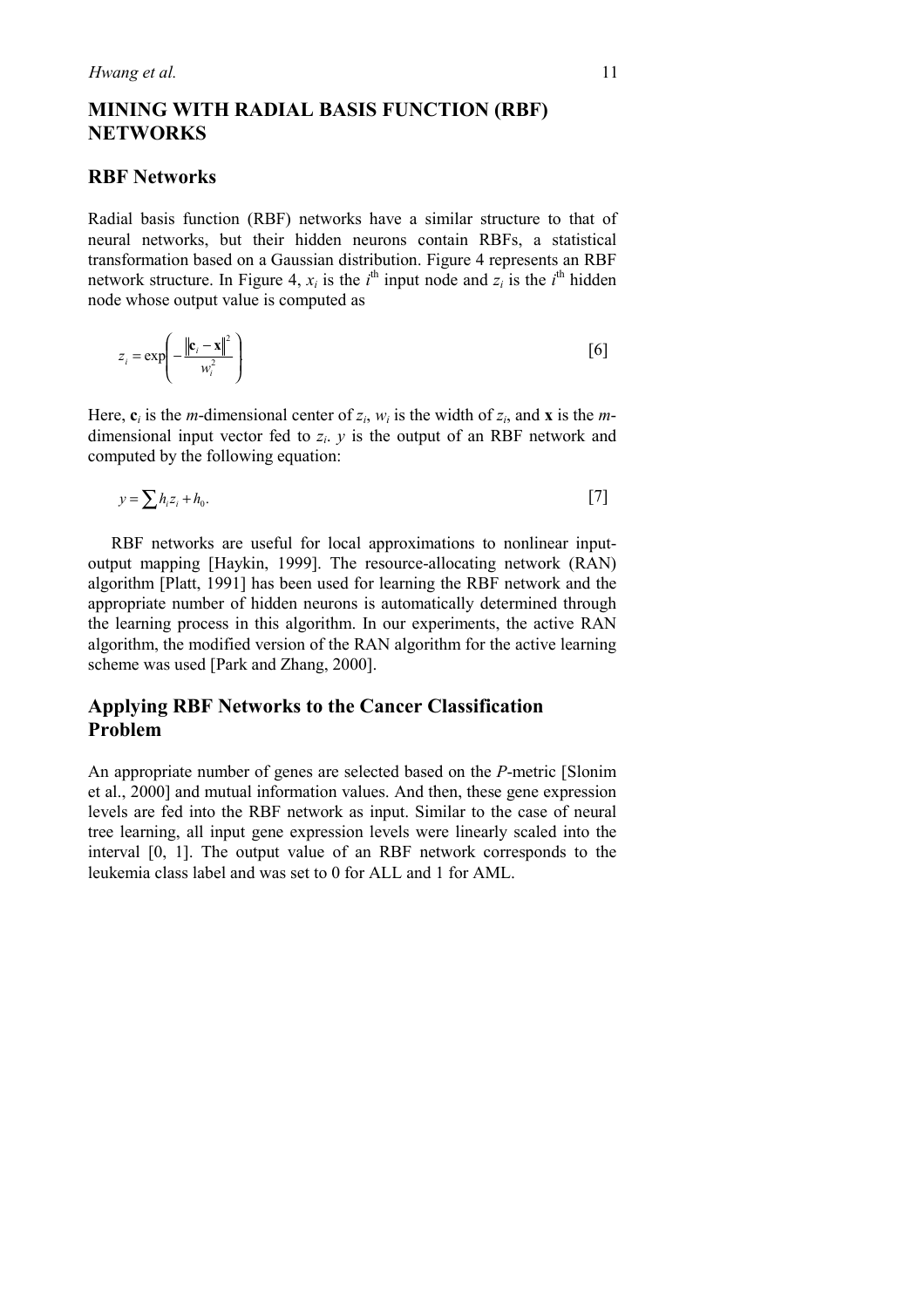

*Figure 4.* A radial basis function (RBF) network.  $(x_1, x_2, ..., x_m)$  is the *m*-dimensional input vector.  $z_1, z_2, \ldots, z_k$  are *k* hidden neurons. The number of hidden neurons are determined automatically through the learning process.  $\mathbf{c}_i$  and  $w_i$  are the center and the width of the hidden neuron  $z_i$ , respectively.  $h_i$  is the weight of  $z_i$  and  $h_0$  is the bias to the output *y*.

#### **Experimental Results for RBF Networks**

Experiments were performed on 3 different sets of input genes. First, all 7,129 genes were used. Second, 50 gene expression levels by *P*-metric [Slonim et al., 2000] were used. On the third experiment, 10 genes were selected by mutual information and used for learning.

The active RAN (ARAN) algorithm [Park and Zhang, 2000] was used to construct RBF networks from training samples. In the case of using all 7,129 gene expression levels as an input, it took about 12 hours to learn an RBF network on a Pentium II machine. In the second and third experiments where 50 and 10 genes were used for training, it took a few minutes to construct an RBF network. Because the active RAN algorithm has the probabilistic property, its result may be different according to each run. So, we ran the active RAN algorithm on the second and the third set of genes ten times respectively.

Table 4 shows the result of each experiment. The RBF network with 50 gene expression levels classifies all training samples correctly and its test error is 1.3/34 in average.

*Table 4.* The prediction accuracy of RBF networks. The RBF network constructed with 50 genes selected by the *P*-metric value shows the best performance.

|                        | All genes | 50 genes | 10 genes |
|------------------------|-----------|----------|----------|
| No. of runs            |           | i ()     | l ()     |
| Average training error | 0/38      | 0/38     | 0/38     |
| Average test error     | 4/34      | 1.3/34   | 2.5/34   |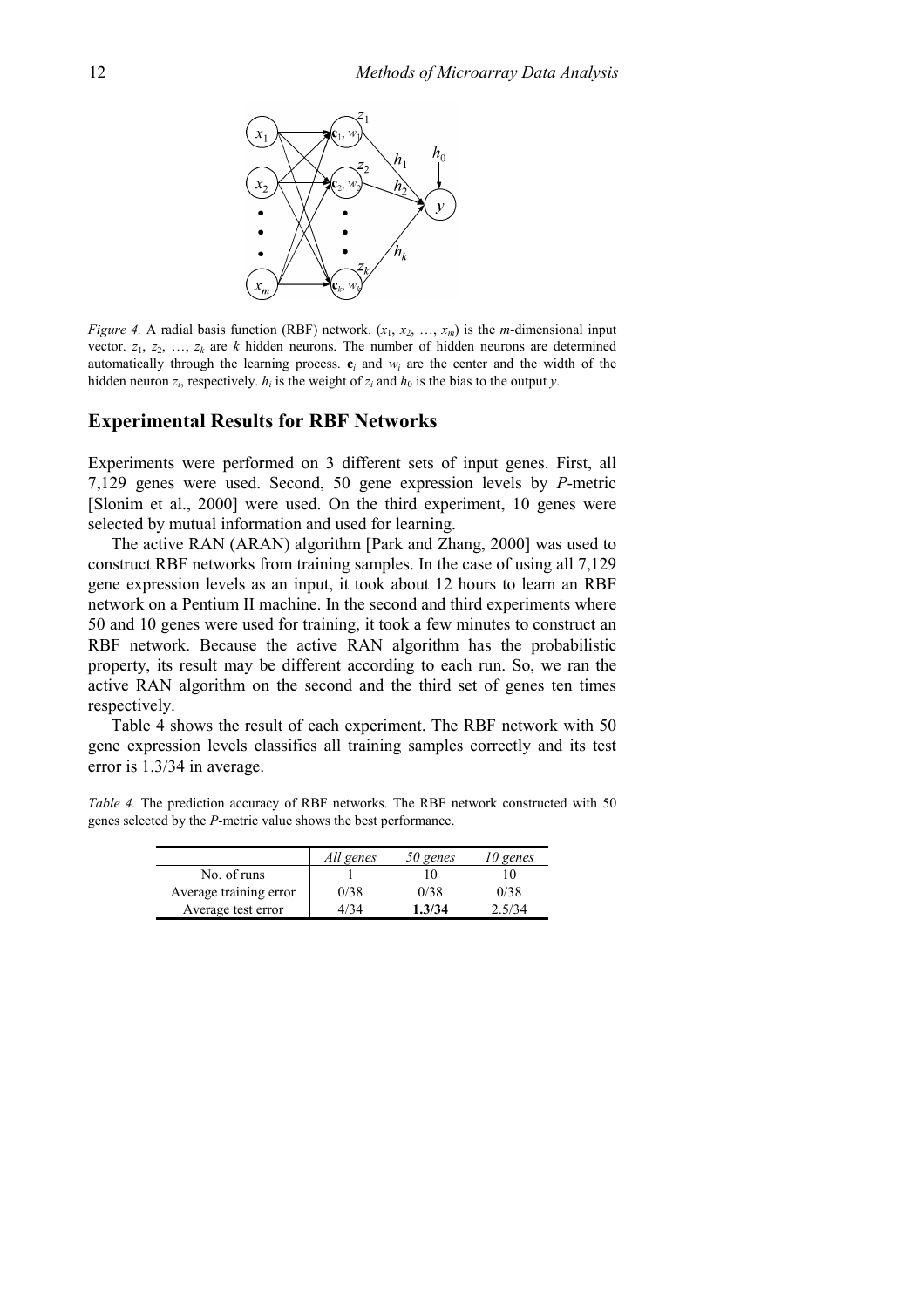# **COMPARISON AND EVALUATION OF THE RESULTS OF MACHINE LEARNING TECHNIQUES ON THE CANCER CLASSIFICATION PROBLEM**

We compared the three classes of machine learning techniques to analyze gene expression data for cancer classification. All three methods were able to classify all training examples correctly. For test samples, neural trees and RBF networks showed almost perfect prediction accuracy. Only one test sample was misclassified. The misclassified sample is the  $66<sup>th</sup>$  sample. The best Bayesian network classifier misclassified two test samples, the  $66<sup>th</sup>$  and  $67<sup>th</sup>$  samples. Table 5 summarizes the performances of three machine learning techniques.

*Table 5*. Comparison of the performance of three machine learning techniques. This table shows the best prediction performance of each method. The 66<sup>th</sup> sample is misclassified in all three methods.

|                   | Training error | Test error |
|-------------------|----------------|------------|
| Bayesian networks | 0/38           | 2/34       |
| Neural trees      | 0/38           | 1/34       |
| RBF networks      | በ/38           | 1/34       |

Although all three methods show nearly perfect prediction accuracy, they have some different characteristics. Neural trees and RBF networks are regression models and their inputs are numerical values. They can deal with thousands of genes. Moreover, neural trees can select some genes that are important for automatic cancer classification through its evolutionary procedure. Bayesian networks are a kind of probabilistic graphical models and their outputs are the probability of ALL (or AML) given some gene expression levels. To learn a reliable Bayesian network from the small dataset, all gene expression levels were discretized and only four genes were selected.

In order to find significantly correlated genes to the cancer classification problem, several methods were tested, including *P*-metric, mutual information, and neural tree learning. The set of selected genes based on the *P*-metric value and that based on the mutual information value were similar. On the contrary, neural trees found somewhat different genes compared with the other two methods.

In addition to the selection of essential genes, the mining of the underlying relationships among genes is important in bioinformatics. Among three machine learning techniques, Bayesian network learning has the power to capture the relationships among genes in comprehensible format. Neural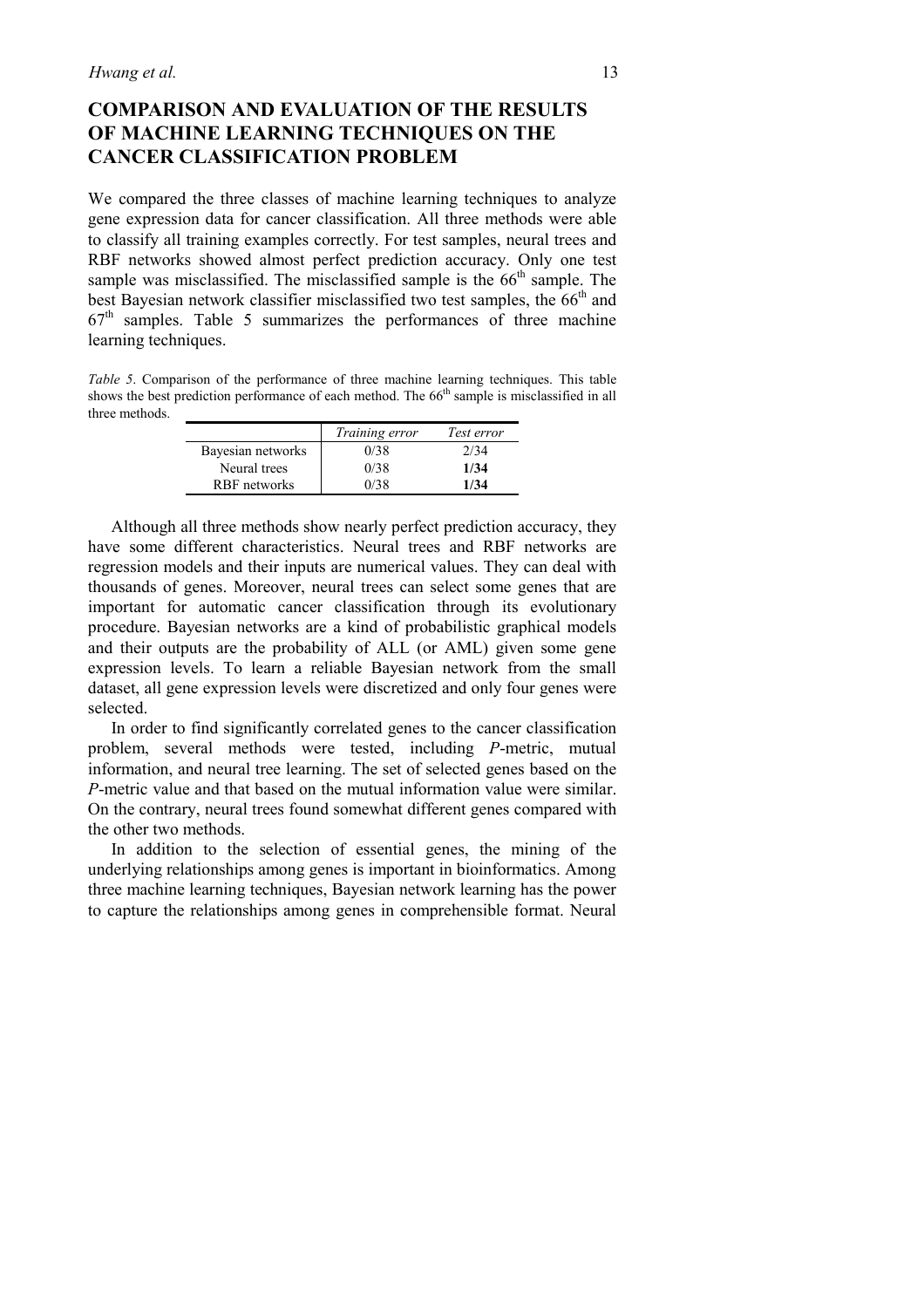tree learning seems the best in finding out a small set of interesting genes for effective classification.

Table 6 summarizes the comparative characteristics of machine learning techniques we used in the experiments.

*Table 6.* Comparative advantages of the three machine learning methods. It should be mentioned that this evaluation is relative and confined to the problem of cancer classification with gene expression levels we addressed.

|                                     | Bayesian networks | Neural trees | RBF networks |
|-------------------------------------|-------------------|--------------|--------------|
| No. of manageable genes             | Small             | Large        | Large        |
| Learning time                       | Short             | Long         | <b>Short</b> |
| Classification performance          | Good              | Excellent    | Excellent    |
| Finding significant genes           | No                | Yes          | No           |
| Finding probabilistic relationships | Yes               | Nο           | No           |

#### **CONCLUSION AND FUTURE WORK**

In this paper, we applied three machine learning techniques, i.e., Bayesian networks, neural trees, and radial basis function (RBF) networks, to the cancer classification problem. We analyze their performance and characteristics in three different aspects.

The first criterion is the prediction accuracy. The number of training samples in the CAMDA Data Set 2 is only 38, while the number of genes is 7,129. So, the data sparseness problem is inevitable. According to the characteristics of each learning method, all or some gene expression levels were used as inputs. It is interesting to see that in spite of data sparseness, we can get satisfactory prediction accuracy. All three methods classify all training samples correctly and misclassify only one or two test samples. The only misclassified sample in all the methods was the  $66<sup>th</sup>$  sample and this sample is thought to have some different characteristics from other samples.

The second issue is the selection of significantly correlated genes to the classification of cancer. This point of view is of course closely related to the prediction accuracy. To resolve the problem of data sparseness, the selection of some appropriate genes is necessary. We applied the *P*-metric value [Slonim et al., 2000], mutual information value [Cover and Thomas, 1991], and neural tree learning [Zhang and Cho, 2001] to select genes significantly correlated to cancer classification. Neural trees can automatically select appropriate genes in their learning procedure and genes found by neural tree learning are somewhat different from genes selected by the other two methods. It is interesting that there are some different subsets of genes with which the classification of leukemia is possible. "Zyxin" is selected by all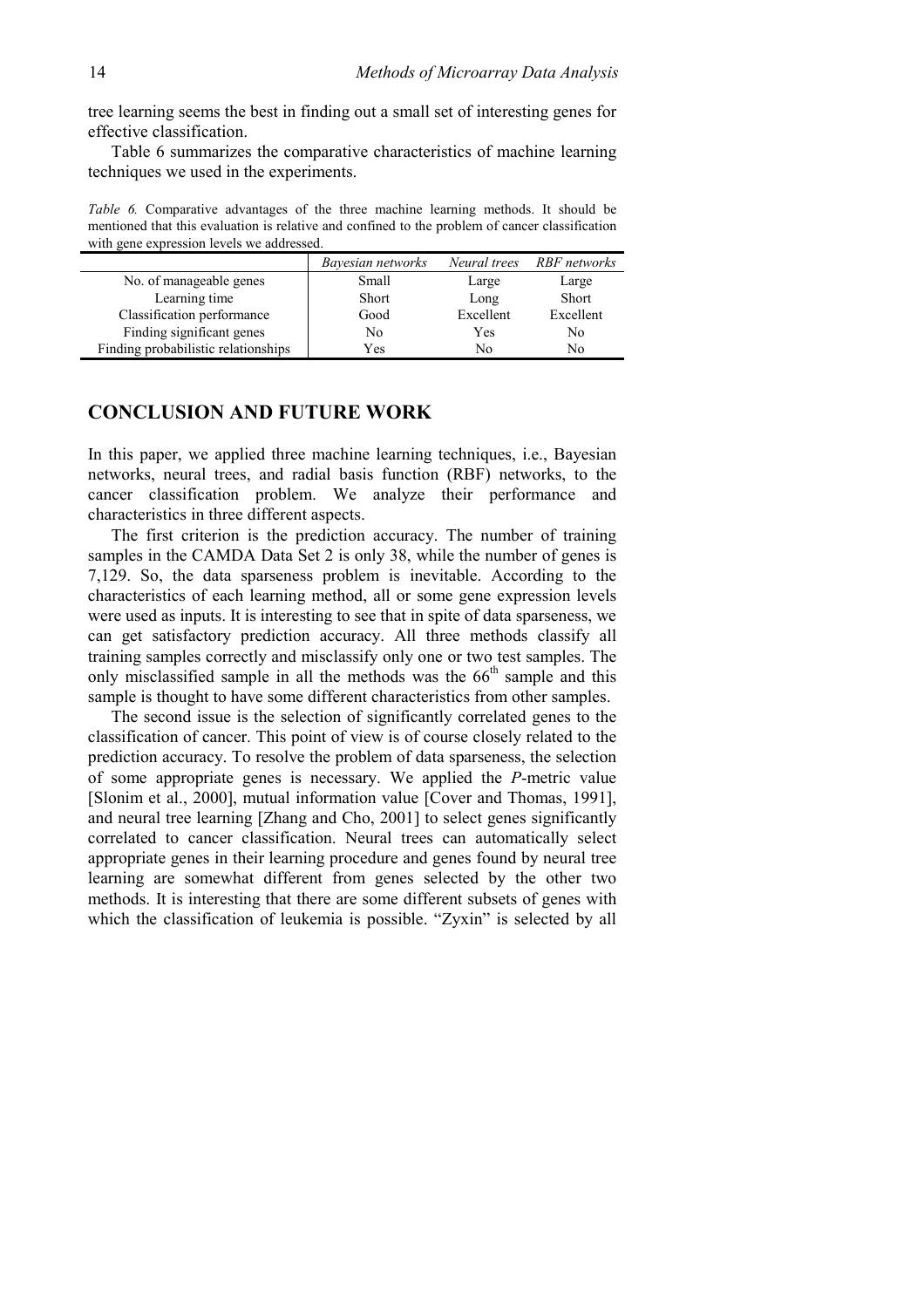three methods and thought to play a key role in the classification of acute leukemias.

The last point of view is capturing the relationships among gene expression levels. Bayesian networks have the ability to capture probabilistic relationships among gene expression levels in human comprehensible format. These probabilistic relationships are represented by edges in Bayesian networks and can be interpreted as the indications of possible causal relationships among gene expressions. Of course, the real causal relationships among gene expressions can only be revealed by further biological experiments and analyses. However, the learning of Bayesian networks may give some draft view of the possible causal relationships among genes and help the design of further biological experiments. Neural trees can also represent some functional relationships among gene expression levels but the relationships are hard to understand and hardly represent causal relationships.

As a conclusion, neural trees and RBF networks are very good classifiers. They show the excellent prediction accuracy despite the data sparseness inherent in cancer classification with gene expression levels. Bayesian network learning is a very good approach for the analysis of gene expression data because it is able to reveal probabilistic relationships among gene expression levels.

In our experiments, gene expression levels were discretized for Bayesian network learning. The applied method is very simple and more sophisticated discretization by human experts or combining discretization into the Bayesian network learning process [Friedman and Goldszmidt, 1996] will improve the performance of Bayesian networks. Data sparseness makes the construction of a reliable Bayesian network difficult. Because of the small sample size, only four genes were used to learn the Bayesian network. In the case of concentrating only on the qualitative part (structure) of the Bayesian network, the statistical methods such as bootstrap can be useful to induce a better network structure from data ([Friedman et al., 1999] and [Friedman et al., 2000]). Methods for learning the more reliable quantitative part (local probability distributions) of Bayesian networks from such a small dataset should be studied further.

## **ACKNOWLEDGMENTS**

This work was supported in part by BK21-IT Program and the Brain Science and Engineering Program.